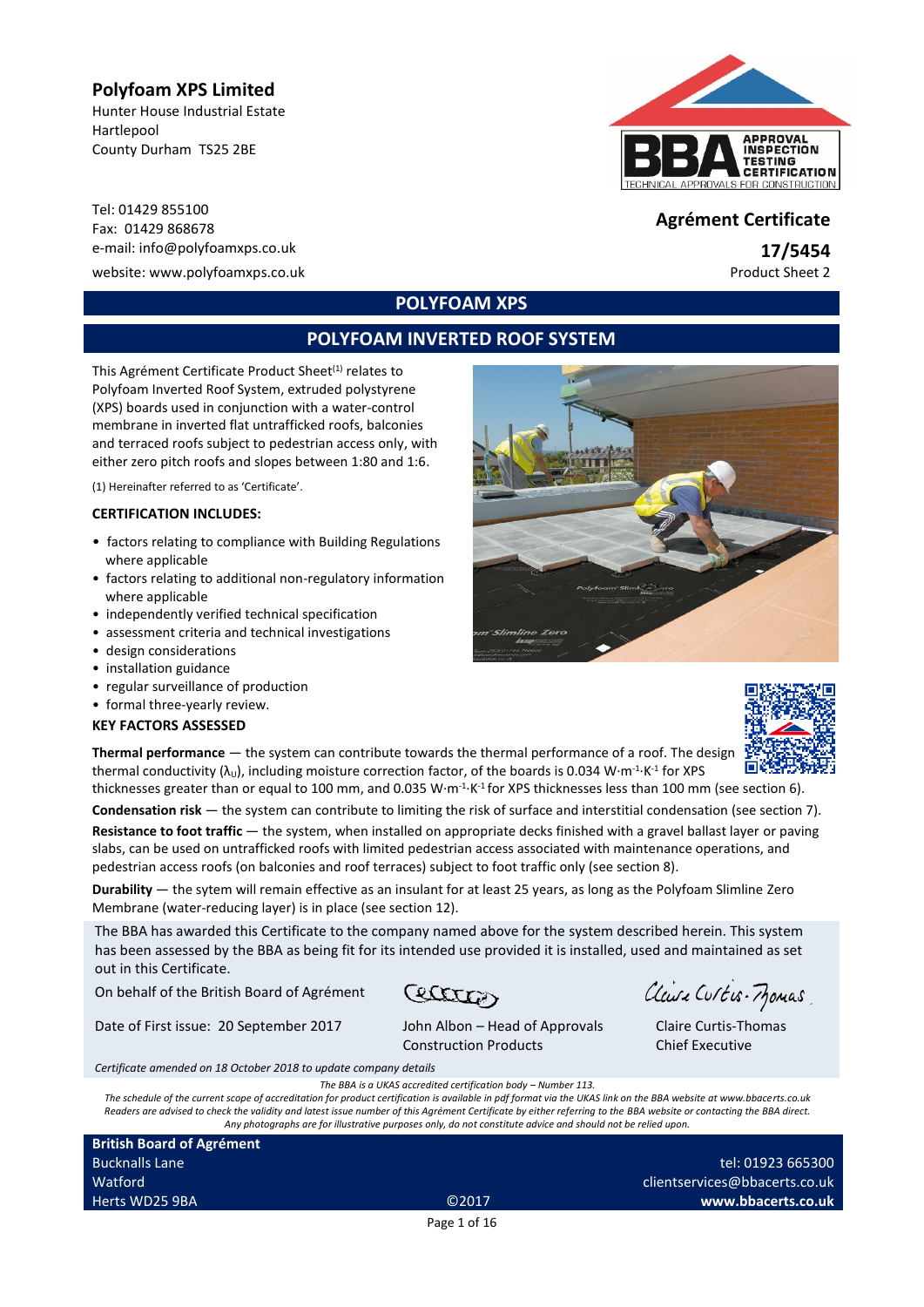## **Regulations**

In the opinion of the BBA, the Polyfoam Inverted Roof System, if installed, used and maintained in accordance with this Certificate, can satisfy or contribute to satisfying the relevant requirements of the following Building Regulations (the presence of a UK map indicates that the subject is related to the Building Regulations in the region or regions of the UK depicted):

|                                 |                | The Building Regulations 2010 (England and Wales) (as amended)                                                                                      |
|---------------------------------|----------------|-----------------------------------------------------------------------------------------------------------------------------------------------------|
| <b>Requirement:</b><br>Comment: | C2(c)          | <b>Resistance to moisture</b><br>The system can contribute to satisfying this Requirement. See sections 7.4 and 7.5 of this<br>Certificate.         |
| <b>Requirement:</b><br>Comment: | L1(a)(i)       | <b>Conservation of fuel and power</b><br>The system can contribute to satisfying this Requirement. See sections 6.1 and 6.4 of this<br>Certificate. |
| <b>Regulation:</b><br>Comment:  | $\overline{7}$ | <b>Materials and workmanship</b><br>The system is acceptable. See section 12.1 and the <i>Installation</i> part of this Certificate.                |
| <b>Regulation:</b>              | 26             | CO <sub>2</sub> emission rates for new buildings                                                                                                    |
| <b>Regulation:</b>              | <b>26A</b>     | Fabric energy efficiency rates for new dwellings (applicable to England only)                                                                       |
| <b>Regulation:</b>              | 26A            | Primary energy consumption rates for new buildings (applicable to Wales only)                                                                       |
| <b>Regulation:</b>              | 26B            | Fabric performance values for new dwellings (applicable to Wales only)                                                                              |
| Comment:                        |                | The system can contribute to satisfying these Regulations. See sections 6.1 and 6.4 of<br>this Certificate.                                         |
|                                 |                | $1.8.1$ and $1.1.1$ and $1.1.1$ and $1.1.1$ and $1.1.1$ and $1.1.1$                                                                                 |

#### **The Building (Scotland) Regulations 2004 (as amended) Regulation: 8(1)(2) Durability, workmanship and fitness of materials** Comment: The system is acceptable. See sections 11.1 and 12.1 and the *Installation* part of this Certificate. **Regulation: 9 Building standards applicable to construction** Standard: 3.15 Condensation Comment: The system can contribute to satisfying this Standard, with reference to clauses 3.15.1<sup>(1)(2)</sup>, 3.15.3<sup>(1)(2)</sup>, 3.15.4<sup>(1)(2)</sup>, 3.15.5<sup>(1)(2)</sup> and 3.15.6<sup>(1)(2)</sup>. See sections 7.4 and 7.6 of this Certificate. Standard: Standard: 6.1(b) 6.2 Carbon dioxide emissions Building insulation envelope Comment: The system can contribute to satisfying these Standards, with reference to clauses, or parts of, 6.1.1<sup>(1)</sup>, 6.1.2<sup>(1)</sup>(2), 6.1.4<sup>(1)</sup>(2), 6.1.5<sup>(1)</sup>, 6.1.6<sup>(1)</sup>(2), 6.1.7<sup>(2)</sup>, 6.1.8<sup>(2)</sup> to 6.1.10<sup>(2)</sup>,  $6.2.1^{(1)(2)}$ ,  $6.2.2^{(1)}$ ,  $6.2.3^{(1)(2)}$ ,  $6.2.4^{(1)(2)}$ ,  $6.2.5^{(2)}$ ,  $6.2.6^{(1)(2)}$  to  $6.2.11^{(1)(2)}$ ,  $6.2.12^{(2)}$  and 6.2.13 $(1)(2)$ . See sections 6.1 and 6.4 of this Certificate. Standard: 7.1(a)(b) Statement of sustainability Comment: The system can contribute to satisfying the relevant requirements of Regulation 9, Standards 1 to 6, and therefore will contribute to a construction meeting a bronze level of sustainability as defined in this Standard. In addition, the system can contribute to a construction meeting a higher level of sustainability as defined in this Standard, with reference to clauses 7.1.4<sup>(1)(2)</sup> [Aspects 1<sup>(1)(2)</sup> and 2<sup>(1)</sup>], 7.1.6<sup>(1)(2)</sup> [Aspects 1<sup>(1)(2)</sup> and 2<sup>(1)</sup>] and 7.1.7<sup>(1)(2)</sup> [Aspect  $1^{(1)(2)}$ ]. See section 6.1 of this Certificate.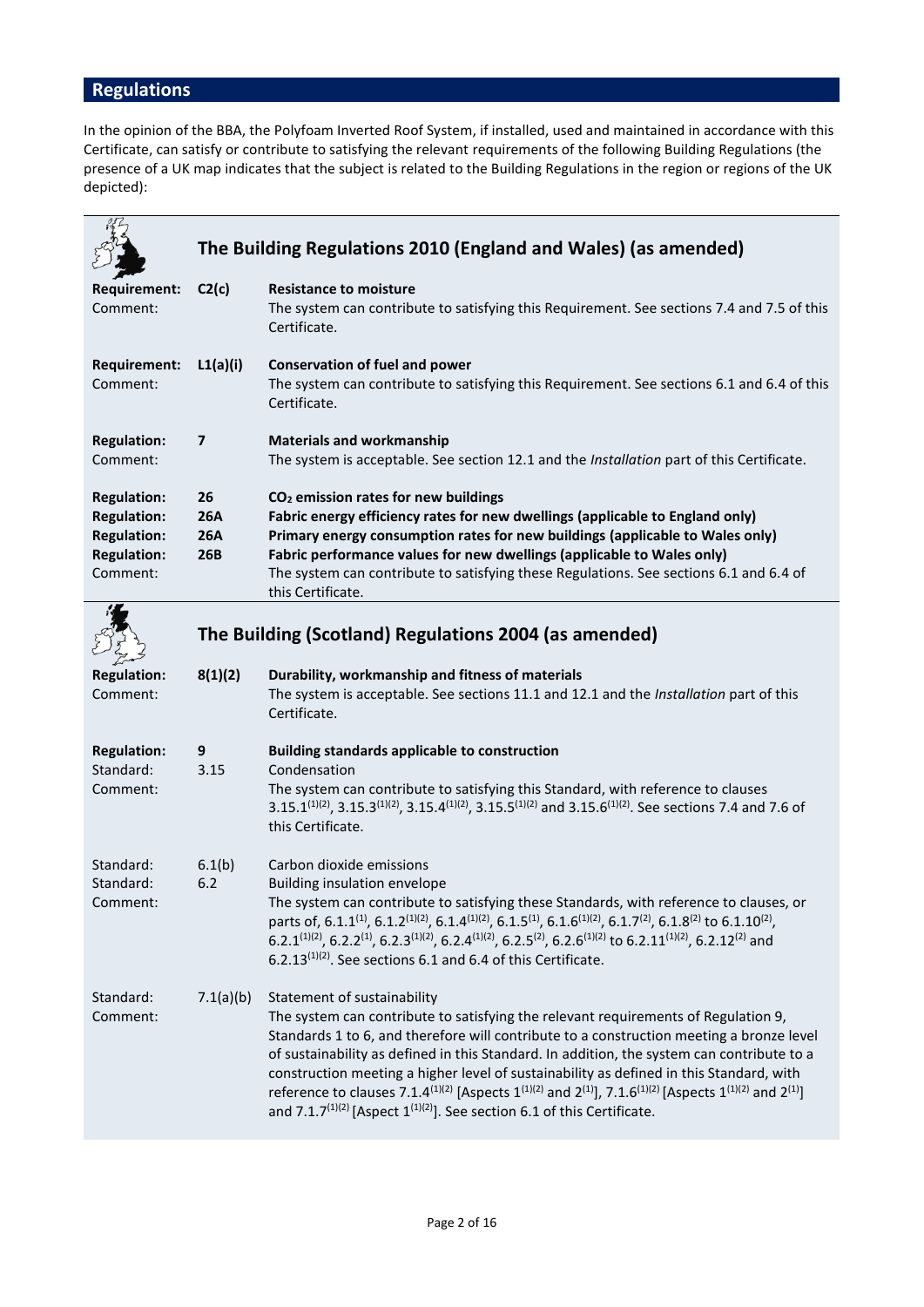| <b>Regulation:</b><br>Comment: | 12       | <b>Building standards applicable to conversions</b><br>All Comments in relation to the system under Regulation 9, Standards 1 to 6, also apply<br>to this Regulation, with reference to clause 0.12.1 $(1)(2)$ and Schedule 6 $(1)(2)$ . |
|--------------------------------|----------|------------------------------------------------------------------------------------------------------------------------------------------------------------------------------------------------------------------------------------------|
|                                |          | (1) Technical Handbook (Domestic).<br>(2) Technical Handbook (Non-Domestic).                                                                                                                                                             |
|                                |          | The Building Regulations (Northern Ireland) 2012 (as amended)                                                                                                                                                                            |
| <b>Regulation:</b>             | 23       | Fitness of materials and workmanship                                                                                                                                                                                                     |
| Comment:                       |          | The system is acceptable. See section 12.1 and the <i>Installation</i> part of this Certificate.                                                                                                                                         |
| <b>Regulation:</b><br>Comment: | 29       | Condensation<br>The system can contribute to satisfying this Regulation. See section 7.4 of this Certificate.                                                                                                                            |
| <b>Regulation:</b><br>Comment: | 39(a)(i) | <b>Conservation measures</b><br>The system can contribute to satisfying this Regulation. See sections 6.1 and 6.4 of this<br>Certificate.                                                                                                |
| <b>Regulation:</b><br>Comment: | 40(2)    | Target carbon dioxide emission rate<br>The system can contribute to satisfying this Regulation. See sections 6.1 and 6.4 of this<br>Certificate.                                                                                         |

# **Construction (Design and Management) Regulations 2015 Construction (Design and Management) Regulations (Northern Ireland) 2016**

Information in this Certificate may assist the client, designer (including Principal Designer) and contractor (including Principal Contractor) to address their obligations under these Regulations.

See section: 3 *Delivery and site handling* (3.4) of this Certificate.

## **Additional Information**

## **NHBC Standards 2017**

In the opinion of the BBA, Polyfoam Inverted Roof System, if installed, used and maintained in accordance with this Certificate, can satisfy or contribute to satisfying the relevant requirements in relation to *NHBC Standards*, Chapter 7.1 *Flat roofs and balconies.*

# **CE marking**

The Certificate holder has taken the responsibility of CE marking the system in accordance with harmonised European Standard BS EN 13164 : 2012. An asterisk (\*) appearing in this Certificate indicates that data shown is given in the manufacturer's Declaration of Performance.

## **Technical Specification**

## **1 Description**

1.1 Polyfoam Inverted Roof System consists of Polyfoam Roofboard Extra, extruded polystyrene (XPS) boards rebated for lap jointing (see Figure 1), and Polyfoam Slimline Zero Membrane, a water-control membrane.

1.2 Characteristics of the Polyfoam Roofboard Extra boards are given in Table 1.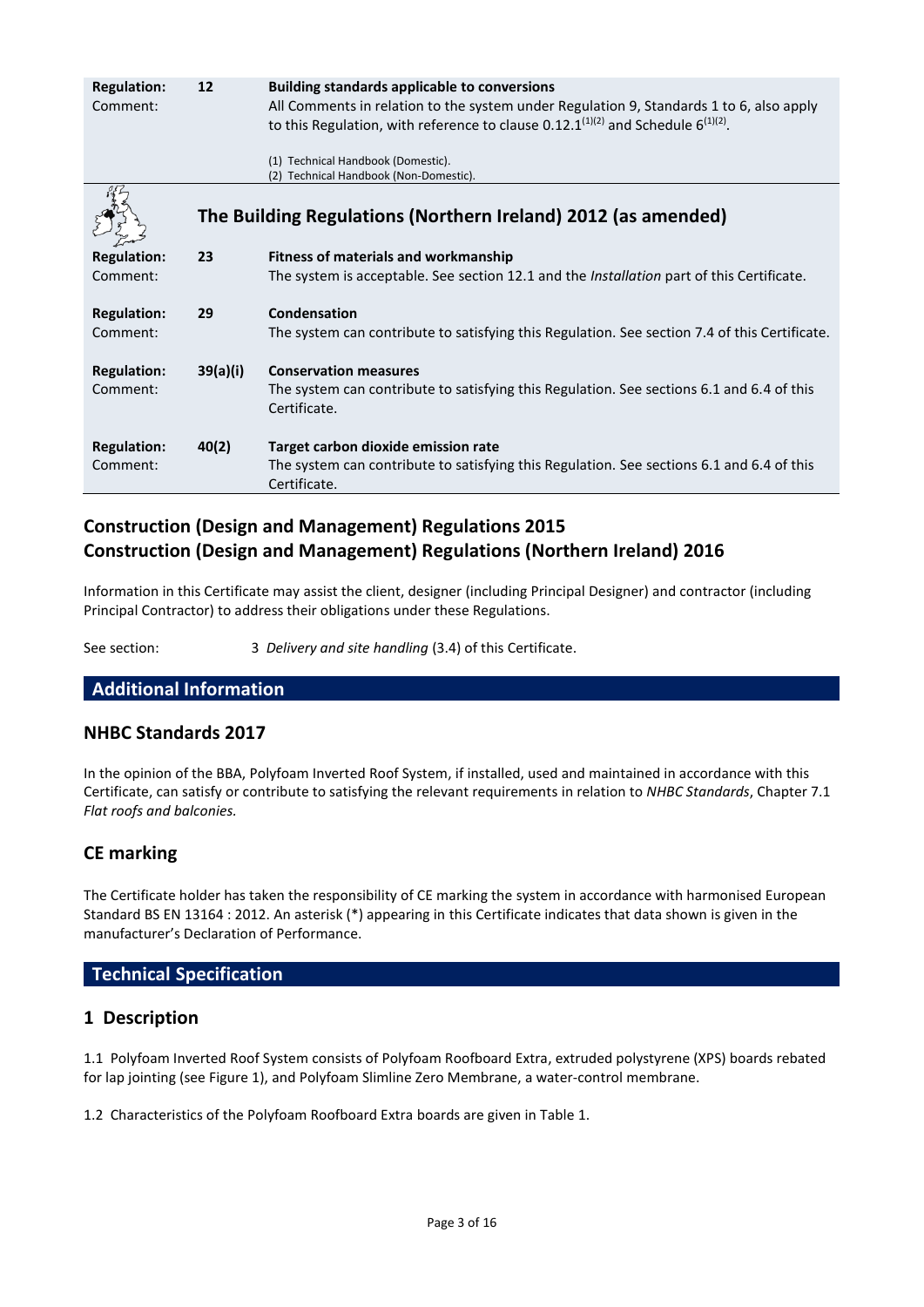*Table 1 Nominal characteristics - Polyfoam Roofboard Extra*

| Work size (mm)                                                       | 1250 x 600                                   |  |
|----------------------------------------------------------------------|----------------------------------------------|--|
| Overall size (mm)                                                    | 1265 x 615                                   |  |
| Standard thicknesses (mm) <sup>(1)</sup>                             | 50, 70, 100, 130, 160, 180, 200, 220 and 230 |  |
| Water vapour permeability ( $MN \cdot s \cdot g^{-1} \cdot m^{-1}$ ) | 625                                          |  |
| Minimum compressive strength* at 10% compression (kPa)               | 300                                          |  |
| Edge profile (see Figure 1)                                          | 15 mm rebated                                |  |

(1) Thicknesses >80 mm are achieved by combining up to three insulation boards.

1.3 The Polyfoam Slimline Zero Membrane is used as a filter layer and water-control layer between the insulation and the roof ballast layer. The nominal properties are given in Table 2.

#### *Table 2 Nominal characteristics* — *Polyfoam Slimline* Zero Membrane

| Length (m)                             | 100 |
|----------------------------------------|-----|
| Width (m)                              | 1.5 |
| Weight $(g \cdot m^{-2})$              | 100 |
| Water vapour resistance ( $MN·s·g-1$ ) | 0.1 |
| Lap joints (mm) - unsealed             | 300 |

1.4 Ancillary items outside the scope of this Certificate include:

- gravel ballast comprising a washed, low-fines aggregate, rounded and 16 mm to 32 mm in size (nominal), and laid to a minimum depth of 50 mm, or
- paving ballast of minimum 40 mm thickness and paving support spacers (see section 9.2)
- separating or cushion layers (if required see section 4.15)
- rainwater outlet grilles
- dual level rainwater outlets
- flashings and skirtings.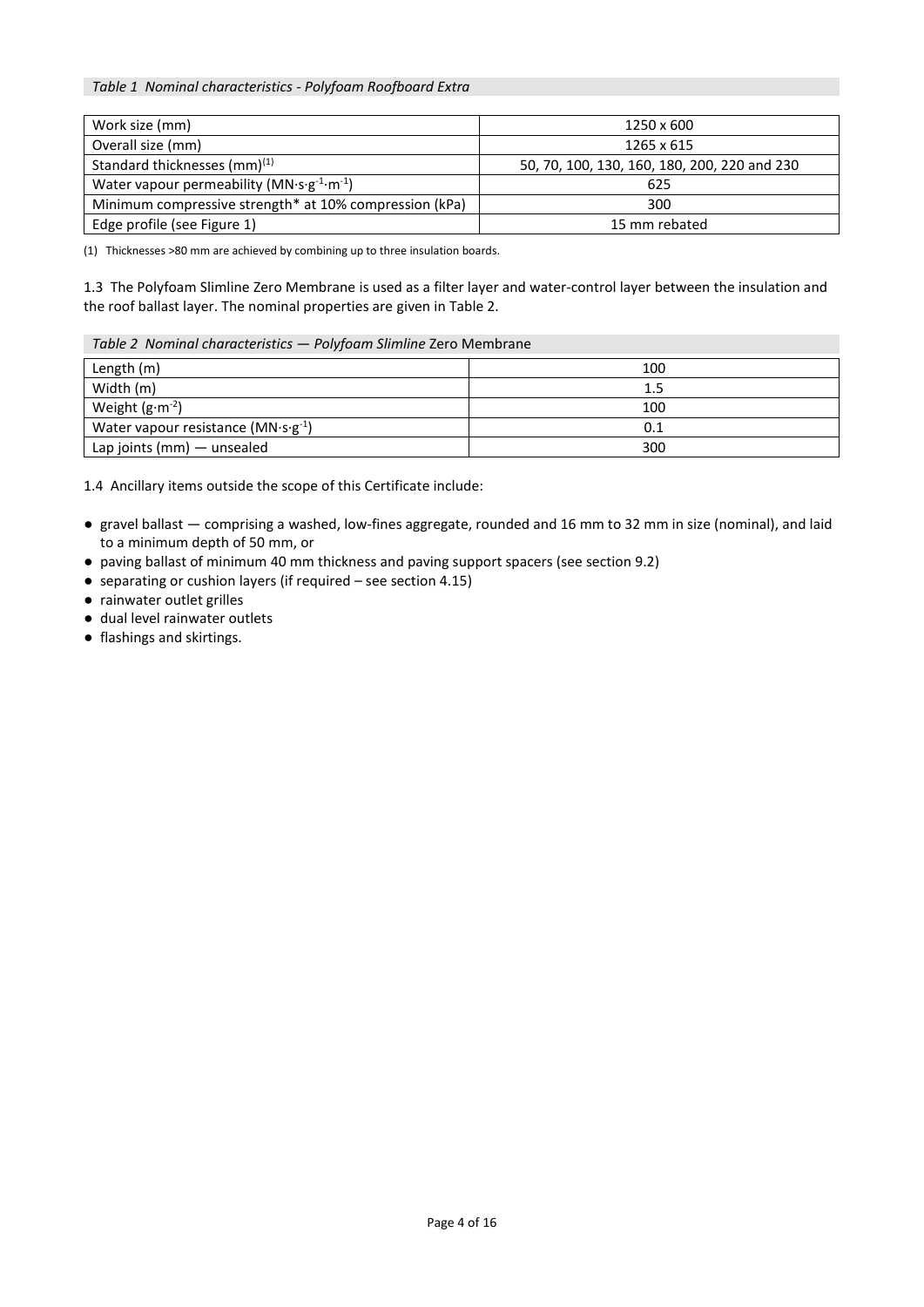

# **2 Manufacture**

2.1 Raw materials are heated to form a molten plastic mix, which is injected with blowing agent. The foam is extruded and shaped in a die. An automated process cures and cuts the product to the required size.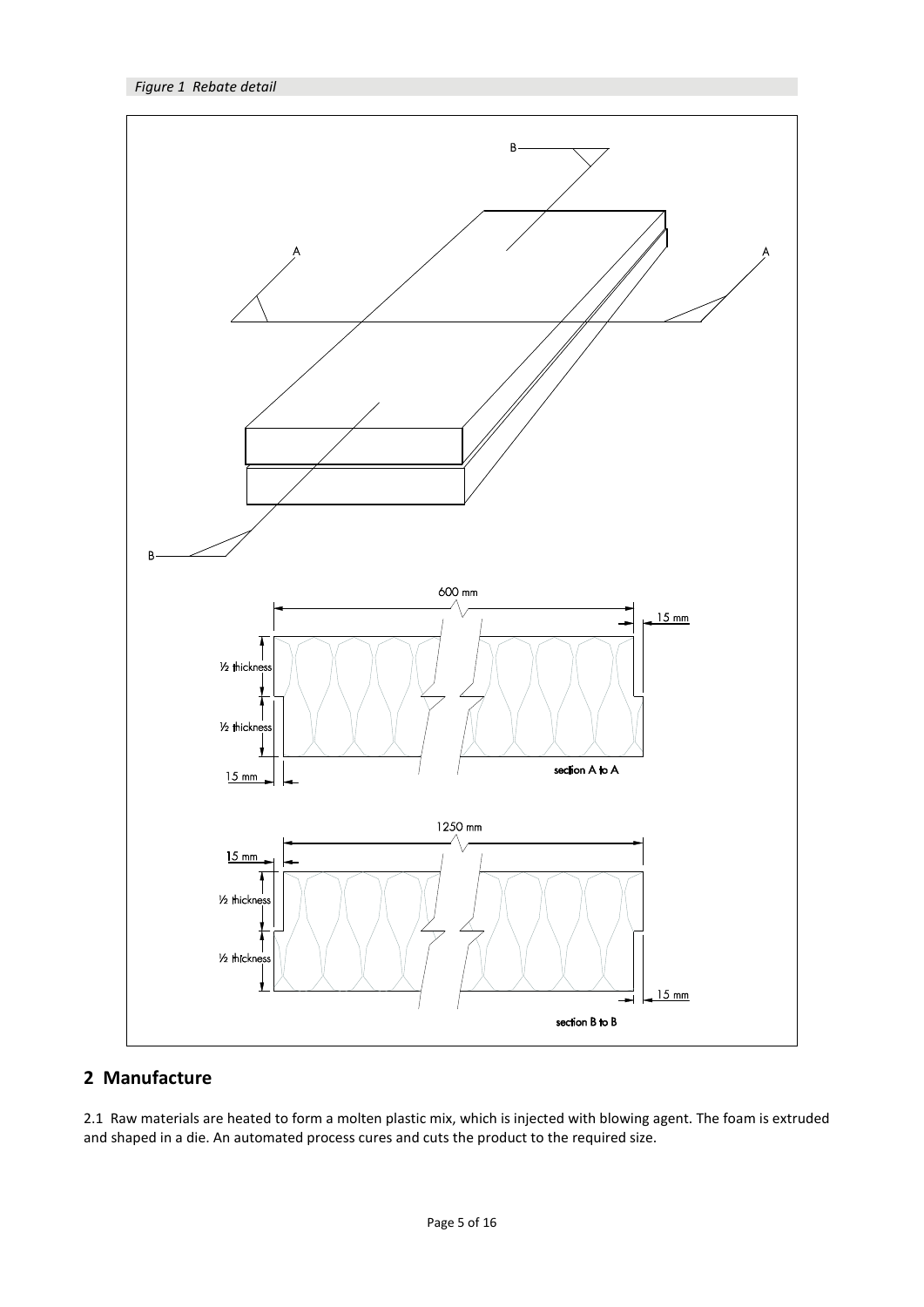2.2 As part of the assessment and ongoing surveillance of product quality, the BBA has:

- agreed with the manufacturer the quality control procedures and product testing to be undertaken
- assessed and agreed the quality control operated over batches of incoming materials
- monitored the production process and verified that it is in accordance with the documented process
- evaluated the process for management of nonconformities
- checked that equipment has been properly tested and calibrated
- undertaken to carry out the above measures on a regular basis through a surveillance process, to verify that the specifications and quality control being operated by the manufacturer are being maintained.

2.3 The management system of Polyfoam XPS Limited has been assessed and registered as meeting the requirements of BS EN 9001 : 2015 and BS EN 14001 : 2015 by Bureau Veritas Certification (Certificates UK008727 and UK009333 respectively).

# **3 Delivery and site handling**

3.1 The boards are shrink wrapped in polythene and delivered to site on pallets or bearers. Each pack shows the manufacturer's name, grade, type marking and BBA logo, incorporating the number of this Certificate.

3.2 Boards must be protected from prolonged exposure to sunlight and should be stored under cover or protected with light-coloured opaque polythene sheets.

3.3 Care must be taken to avoid contact with solvents and materials containing organic components.

3.4 Boards must be stored flat, off the ground on a clean, level surface and under cover to protect them from high winds. They must not be exposed to open flame or other ignition sources.

3.5 Damaged boards must not be used.

## **Assessment and Technical Investigations**

The following is a summary of the assessment and technical investigations carried out on the Polyfoam Inverted Roof System.

## **Design Considerations**

#### **4 Use**

4.1 The Polyfoam Inverted Roof System is suitable for use in new and existing domestic and non-domestic buildings as a fully-supported thermal insulation layer on inverted flat or zero pitch untrafficked roofs, and balconies and terraced roofs subject to pedestrian access only, with a gravel or paving ballast and a suitably designed timber, concrete or metal structural deck.

4.2 For the purposes of this Certificate:

- flat roofs are defined as roofs having either a minimum finished fall between 1:80 and 1:6, or zero pitch with finished falls from 0 to 1:80. For design purposes, on sloping flat roofs, twice the minimum finished fall should be assumed, unless a detailed analysis of the roof is available, including overall and local deflection, direction of falls etc. See also *BBA Information Bulletin No 4*
- untrafficked roofs are defined as those roofs subject only to pedestrian traffic during installation of the system and to carry out maintenance of the roof covering and cleaning of gutters. Traffic in excess of the above criteria is outside the scope of this Certificate and special precautions, such as the use of higher compressive-strength-grade insulation and additional protection to the waterproofing membrane, will be necessary
- pedestrian access roofs are defined as roofs consisting of the structural deck and all the layers on it, including waterproofing, thermal insulation and a surface protective layer designed for foot traffic and gathering of people greater than that required for maintenance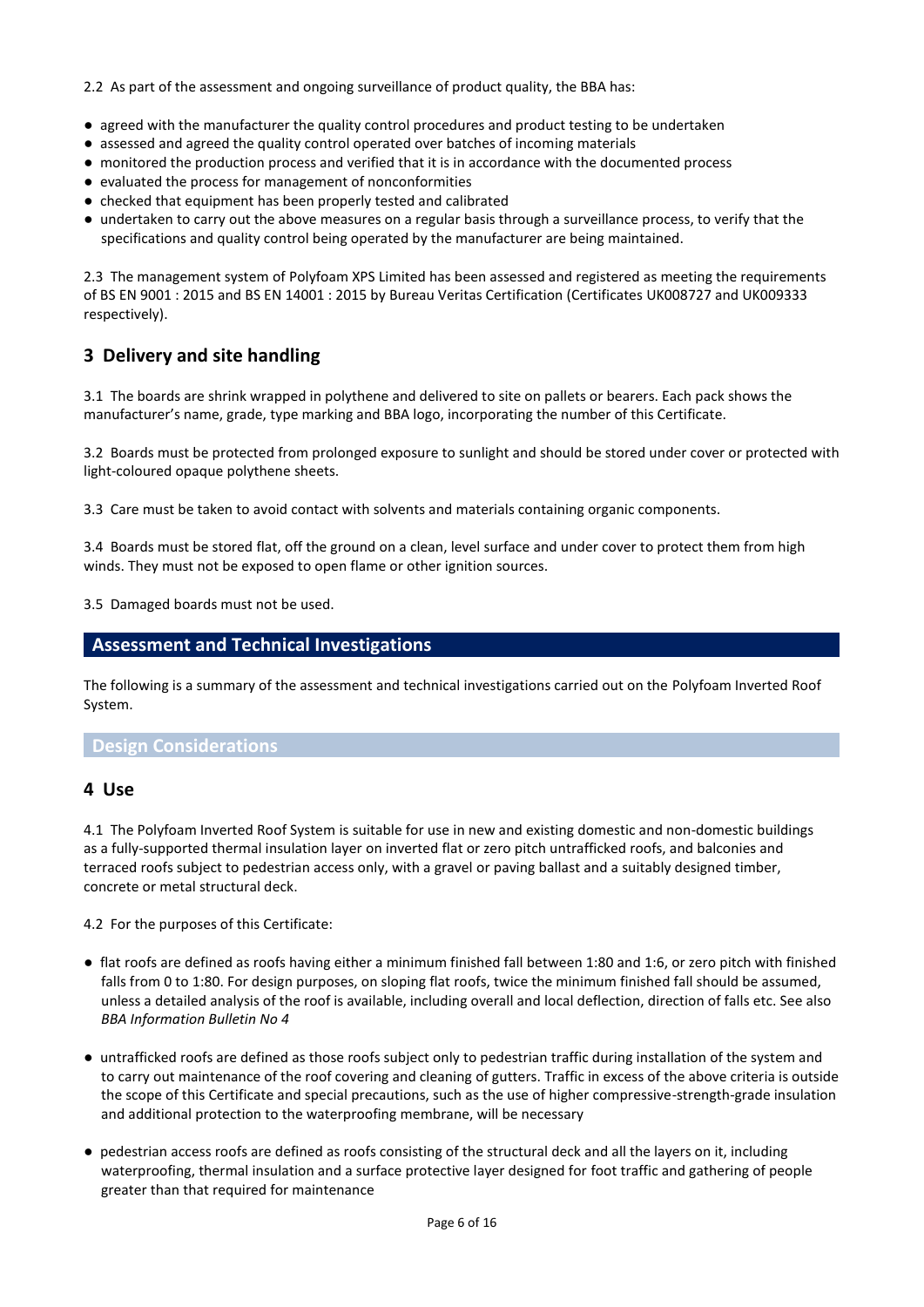4.3 A roof ballast layer must be installed as work progresses to protect the insulation boards and the Polyfoam Slimline Zero Membrane from the effects of wind uplift and UV degradation. The ballasted roof finish may be gravel or paving ballast, which must be assessed by a specialist for its suitability according to region exposure and building height. In addition, the dead load imposed by the finish must be allowed for in calculating the total acceptable load on the deck. Care must be taken to ensure that upgraded roofs are capable of carrying the increased load and depth of the installed system. Ballast must not be stacked in one place on the roof unless the roof is capable of supporting it.

4.4 Gravel ballast should be as described in section 1.4 of this Certficate. The minimum size of ballast depends on the wind loads and parapet height to prevent wind scour of the ballast. The ballast should be installed in accordance with BS EN 1991-1-4 : 2005 and its UK National Annex.

4.5 The gravel ballast specification given in section 1.4 is suitable in sheltered regions, or buildings up to 10 storeys. On buildings up to 15 storeys, this specification may be used, but the perimeter must be loaded with paving determined by reference to BS EN 1991-1-2 : 2002. For other exposure conditions or tall buildings, specialist advice should be sought.

4.6 A paving finish ballast, comprising a minimum 40 mm of standard pressed concrete paving slabs, is suitable in sheltered regions and in buildings up to 15 storeys. For other exposure conditions or tall buildings, specialist advice should be sought. Paving should be supported using proprietary spacer pads in accordance with the Certificate holder's recommendations.

4.7 Polyfoam Roofboard Extra must always be overlaid with the Polyfoam Slimline Zero Membrane, which acts as a filter layer preventing fines and other debris from passing through, and also as a water-flow reducing layer minimising cold rainwater flowing between the insulation and the roof waterproofing with consequent heat loss. The membrane may be covered with either a gravel ballast or paving finish (see Figure 2).

4.8 The Polyfoam Slimline Zero Membrane must be laid with 300 mm laps, overlapping in the downward direction of the flat roof slope. At upstands and penetrations, the membrane must be turned up to finish above the surface of the ballast layer; at drainage outlets, the membrane must be turned down.



4.9 Concrete, metal or timber roofs should be designed in accordance with the relevant provisions of BS 6229 : 2003, BS 8217 : 2005 and BS 8218 : 1998, in particular to accommodate the weight of the ballast layer.

4.10 Decks should be covered with one or more of the following roof waterproofing specifications:

- built-up specifications using reinforced bitumen membranes to BS 8747 : 2007 in accordance with the recommendations of Table 5, and installed to the relevant clauses of BS 8217 : 2005
- mastic asphalt laid in accordance with BS 8218 : 1998
- other waterproofing systems which are the subject of a current BBA Agrément Certificate and laid in accordance with, and within the limitations imposed by, that Certificate.

4.11 The roof must be designed with adequate falls unless the roof waterproofing system has been specifically designed and covered by a valid BBA Certificate for use in a zero pitch roof application. For zero pitch roofs, it is particularly important to identify the correct drainage points, to ensure that drainage is sufficient and effective. Reference should be made to the appropriate clauses of the LRWA Guidance Note No. 7 *Specifier guidance for flat roof falls,* which generally requires surface drainage falls in most situations.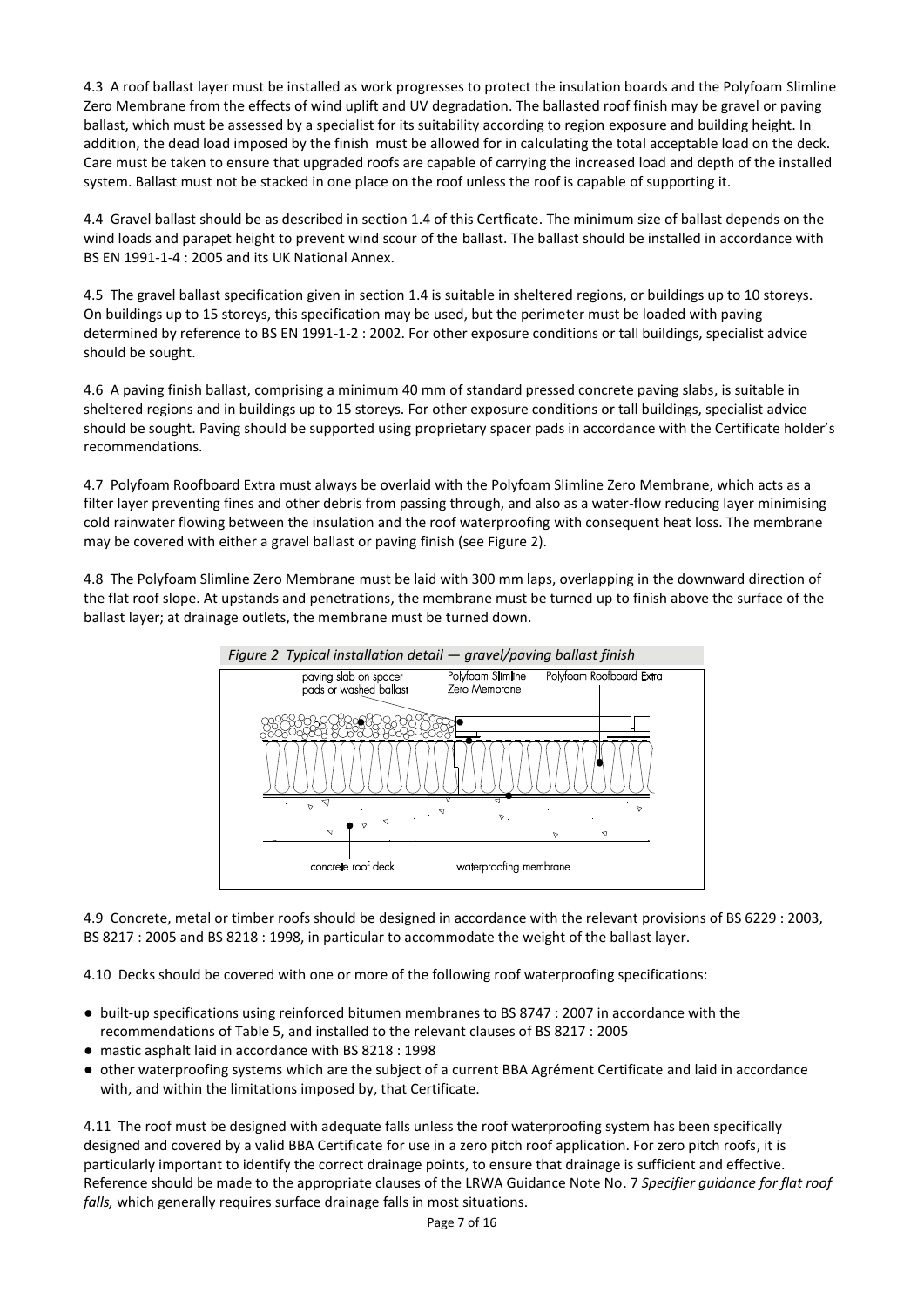4.12 It is essential that roof falls and drainage paths are correctly designed to avoid ponding and subsequent risk of silt build up, stresses in freezing conditions and to reduce water entry in the event of a failure in the waterproofing layer.

4.13 Dual-level roof drainage should be provided in accordance with BS 6229 : 2003 and BS EN 12056-3 : 2000 to drain water off at the level of the Polyfoam Slimline Zero Membrane and also at the level of the roof waterproofing. See Figures 4 and 5 of this Certificate.

4.14 Drainage points need to be located at the lowest point of the roof, to facilitate the effective removal of rainwater. Care is needed to identify these locations. For example, precast concrete decks will deflect between spans, and midspan may be the lowest point of the roof rather than roof edges or column supports.

4.15 Where there is a risk from plasticiser migration or other contaminants from the roof waterproofing (such as PVC single-ply membranes), a suitable plastic fibre or similar isolating sheet must be interposed between the roof waterproofing and the insulation boards. For loose-laid single-layer roof waterproofing membranes, a cushion layer should be interposed. For mastic asphalt waterproofing membranes, a non-woven polyester fleece isolating membrane must be interposed in accordance with BS 8218 : 1998.

4.16 Care must be taken to ensure that upgraded roofs are capable of carrying the increased load and depth of the installed system.

# **5 Practicability of installation**

The system is designed to be installed by a competent general builder or contractor experienced with this type of system.

# **6 Thermal performance**



6.1 Calculations of the thermal transmittance (U value) of a specific roof construction should be carried out in accordance with BS EN ISO 6946 : 2007 and BRE Report BR 443 : 2006, using the design thermal conductivity  $(\lambda_U)$  (including moisture correction factor) and  $f_x$  drainage factor for the system as given below (see also *BBA Information Bulletin No 4*):

- 0.035 W·m<sup>-1</sup>·K<sup>-1</sup> design thermal conductivity ( $\lambda$ <sub>U</sub>), which is the declared lambda  $\lambda_D^*$  with addition of moisturecorrection factor for XPS thicknesses less than 100 mm
- 0.034 W·m<sup>-1</sup>·K<sup>-1</sup> design thermal conductivity ( $\lambda$ <sub>U</sub>), which is the declared lambda  $\lambda_D^*$  with addition of moisturecorrection factor for XPS thicknessess greater than or equal to 100 mm
- $\bullet$   $f_x = 0.001$  drainage factor for systems incorporating the Polyfoam Slimline Zero Membrane.

6.2 The value of a completed roof will depend on the insulation thickness, and type of substrate and internal finish. When considering insulation requirements, designers should refer to the detailed guidance contained in the documents supporting the national Building Regulations. The U values shown in Table 3, indicate that the system can contribute to a roof achieving the typical U values referred to in those supporting documents.

| Table 3 Example U value for flat roof and zero pitch applications (incorporating the Polyfoam Zero Membrane) <sup>(1)</sup> |
|-----------------------------------------------------------------------------------------------------------------------------|
|-----------------------------------------------------------------------------------------------------------------------------|

| <b>Required U value</b><br>$(W \cdot m^{-2} \cdot K^{-1})$ | Polyfoam Roofboard Extra insulation thickness <sup>(2)</sup><br>(mm) |               |  |
|------------------------------------------------------------|----------------------------------------------------------------------|---------------|--|
|                                                            | $p^{(3)} \leq 3$                                                     | $p^{(3)} = 8$ |  |
| 0.10                                                       | $160 + 160$                                                          | $180 + 180$   |  |
| 0.13                                                       | $180 + 70$                                                           | $130 + 130$   |  |
| 0.15                                                       | 220                                                                  | 230           |  |
| 0.16                                                       | 200                                                                  | 220           |  |
| 0.18                                                       | 180                                                                  | 200           |  |
| 0.20                                                       | 160                                                                  | 180           |  |
| 0.25                                                       | 130                                                                  | 130           |  |

(1) 200 mm dense concrete deck (2.5 W $\cdot$ m<sup>-1</sup> $\cdot$ K<sup>-1</sup>).

(2) Thickest board as bottom layer, when double/triple layer used.

(3) Values for *p* taken as examples of best to worst case for all UK locations.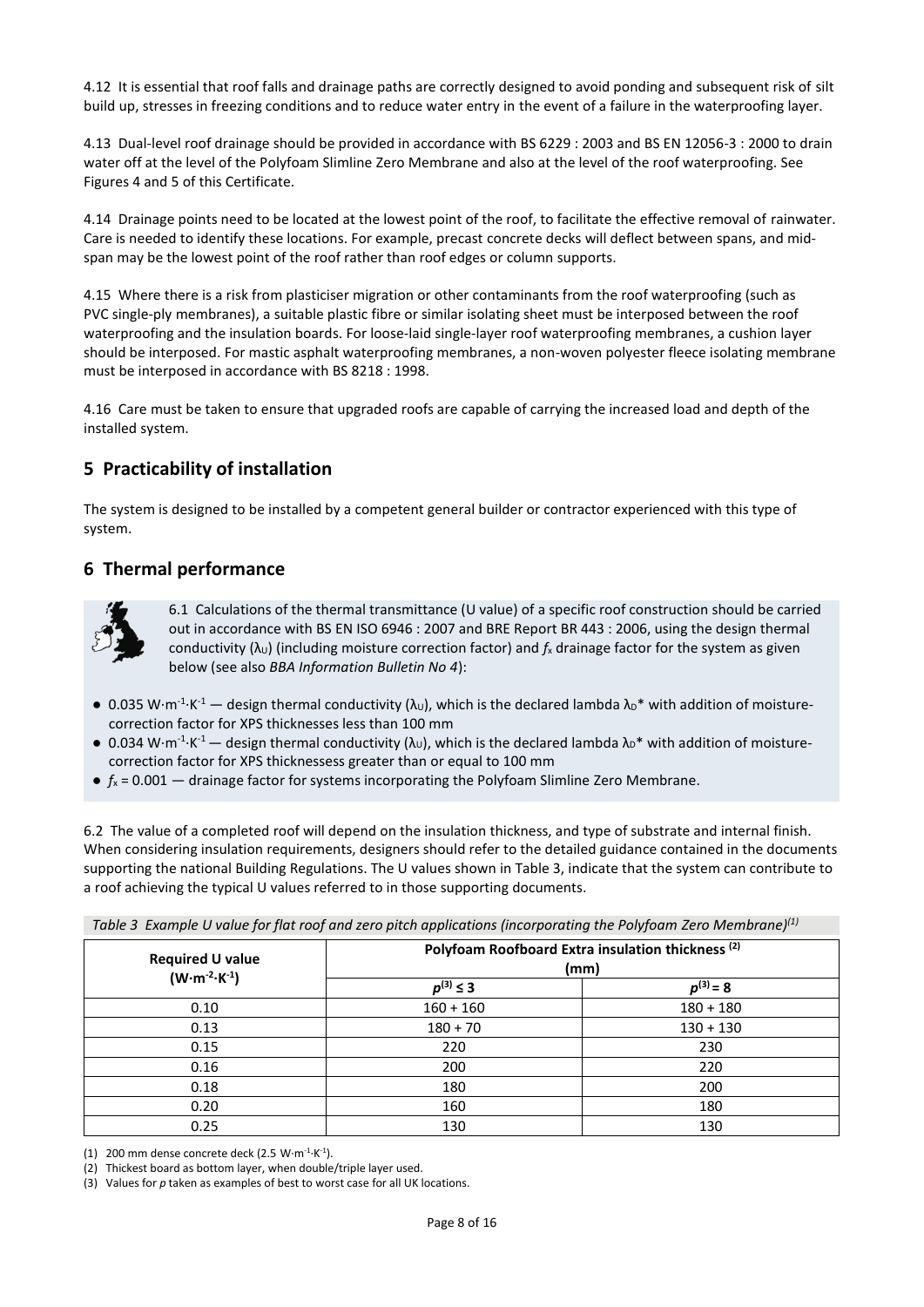6.3 Rainfall reaching the roof waterproofing membrane will temporarily affect the rate of heat loss from the roof and should be accounted for by adding a correction (Δ*U*r) to the calculated roof U value in accordance with Annex D.4 of BS EN ISO 6946 : 2007, as follows:

 $\Delta U_r = p f_x (R_1/R_T)^2$  where:

 $\Delta U_{\text{r}}$  = correction to the calculated thermal transmittance of the roof element (W $\cdot$ m<sup>-2</sup> $\cdot$ K<sup>-1</sup>).

 $p$  = average rate of precipitation during the heating season<sup>(1)</sup> (mm·day<sup>-1</sup>).

*f* = drainage factor giving the fraction of *p* reaching the waterproof membrane.

x = factor for increased heat loss caused by rainwater flowing on the membrane (W·day·m<sup>-2</sup>·K<sup>-1</sup>·mm<sup>-1</sup>).

 $R_1$  = thermal resistance of the layer of the insulation above the waterproofing membrane (m<sup>2</sup>·K·W<sup>-1</sup>).

 $R<sub>T</sub>$  = total thermal resistance of the construction before application of the correction (m<sup>2</sup>·K·W<sup>-1</sup>).

 $f_x = 0.001$  for the system incorporating the Polyfoam Slimline Zero Membrane (water-control membrane).

(1) Values for average rainfall during the heating season for different UK locations can be found at www.metoffice.gov.uk/climate/uk/averages/19812010/. The values for October to March should be summed and divided by 182 to obtain an average 'p' in mm $\cdot$ day<sup>-1</sup> for the heating season.

#### **Junctions**



6.4 The system can contribute to maintaining continuity of thermal insulation at junctions with other elements and minimise thermal bridges and air infiltration. Detailed guidance can be found in the documents supporting the national Building Regulations.

# **7 Condensation risk**

7.1 Warm water trapped under the boards is likely to be replaced by colder water during rainfall. Therefore, during heavy or continuous rainfall, the roof waterproofing and the deck will be cooled. If condensation does occur it will be short-term, disappearing when the rain stops.

7.2 Risk of interstitial condensation will be minimal with concrete decks but metal and timber decks will be subjected to short periods of moisture; therefore timber must be treated with a suitable preservative in accordance with BS 8417 : 2011.

7.3 For systems using paving, a condensation risk analysis may be necessary using dynamic software in accordance with BS EN 15026 : 2007, depending on the climatic conditions existing in the location where it is installed.

#### **Interstitial condensation**



7.4 Roofs will adequately limit the risk of interstitial condensation when they are designed and constructed in accordance with BS 5250 : 2011, Section 4 and Annex D and H. Further guidance may be obtained from BRE Report BR 262 : 2002.

#### **Surface condensation**



7.5 Roofs will adequately limit the risk of surface condensation when the thermal transmittance (U value) does not exceed 0.35 W·m<sup>-2</sup>·K<sup>-1</sup> at any point and the junctions with walls are designed in accordance with section 6.4 of this Certificate.



7.6 In Scotland, roofs will adequately limit the risk of surface condensation when the thermal transmittance (U value) does not exceed 1.2 W·m<sup>-2</sup>·K<sup>-1</sup> at any point. Guidance may be obtained from BS 5250 : 2011, Section 4 and Annex H. Further guidance may be obtained from BRE Report BR 262 : 2002 and section 6.4 of this Certificate.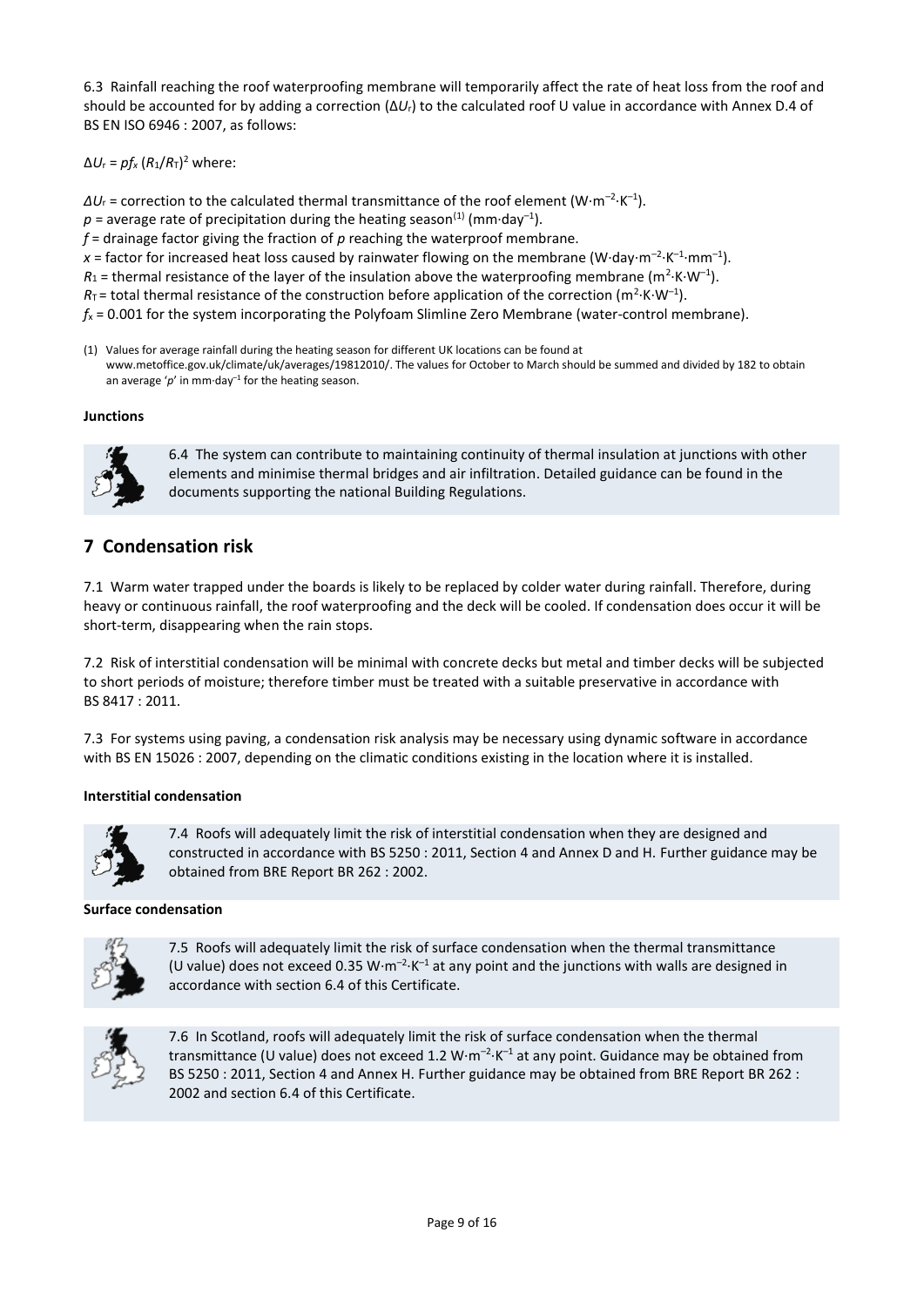# **8 Resistance to foot traffic**

When covered with a ballast layer, as specified in section 4, the system can accept the limited pedestrian foot traffic and light concentrated loads associated with installation and maintenance operations.

## **9 Behaviour in relation to fire**

9.1 Polyfoam Roofboard Extra has a reaction to fire classification\* of Class F to BS EN 13501-1 : 2007.

9.2 Polyfoam Inverted Roof System, when used with an inorganic covering listed in Commission Decision 2000/553/EC, is considered to be unrestricted. The listed coverings include:

- loose-laid gravel to a minimum thickness of 50 mm
- cast stone or mineral slabs of at least 40 mm thickness.

9.3 The designation of other specifications should be confirmed by test or assessment as required by the national Building Regulations.

9.4 The system should not be laid over compartment walls.

# **10 Effect on roof coverings**

10.1 The protected inverted roof system will provide solar protection and also limit the range of temperatures to which the waterproofing membrane will be subjected. Placing the insulation on top of the roof covering will normally lead to an extended life of the waterproofing membrane.

10.2 Separation or cushion layers between the insulation boards and the roof waterproofing may be needed in some circumstances (see section 4.15 of this Certificate).

## **11 Maintenance**



11.1 The inverted roof concept should require little or no maintenance, other than annual removal of any plants (in the case of gravel/paving finish), cleaning/checking of water outlets and gutters if necessary and checking that the gravel ballast is still in place and not interfering with or blocking gullies or outlets. Any displaced ballast, for example by wind scouring, should be promptly returned to its original state.

11.2 The use of chemicals (eg weed killers) should be checked for compatibility with the insulation, water-control membrane and the deck waterproofing layer. The Certificate holder can advise on the suitability of a particular system.

11.3 Should a leak occur in the waterproof membrane, it must be repaired following removal of the gravel ballast or paving ballast layer, water-control membrane and the insulation boards. Correct reinstatement of these layers must be carried out, taking care not to damage the water-control membrane.

# **12 Durability**



12.1 The Polyfoam Roofboard Extra board is rot resistant and, as long as the Polyfoam Slimline Zero Membrane remains undamaged, will have a life of at least 25 years under normal circumstances.

12.2 Care must be taken to ensure that the gravel or paving ballast roof covering, once installed, provides cover to the insulation and the water-control membrane at all times, to avoid the risk of UV degradation.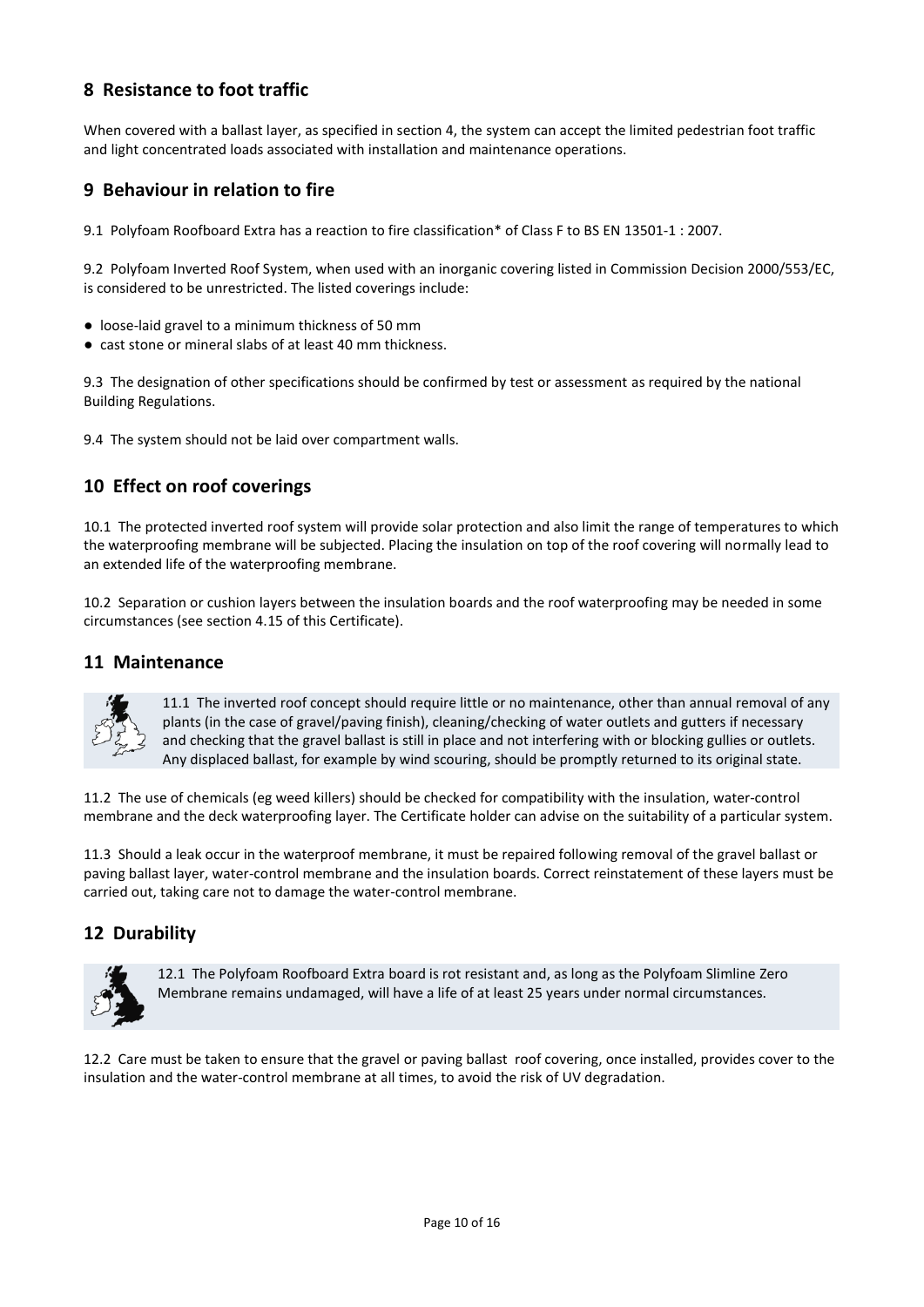# **13 General**

13.1 The Polyfoam Roofboard Extra board should be installed in accordance with the relevant guidance in section 4 of this Certificate, providing adequate load-bearing capacity, falls, drainage, sound roof waterproofing and limited risk of condensation.

13.2 The insulation product is laid in accordance with the Certificate holder's instructions. The product is light and may be installed in any weather but, due to its size, care will be needed in high winds. Installers must not carry it near parapets or apertures in the deck and, once placed, the product must be covered with the Polyfoam Slimline Zero Membrane (water-control membrane) and ballasted as soon as possible.

13.3 Boards are laid in a brick bond pattern, and it is essential that all joints between the boards are tight and that no gaps exist where they meet rooflights, edge details and other services which perforate the roof deck. The boards can be cut easily using a fine tooth saw, sharp knife or a hot wire cutter.

13.4 The Polyfoam Slimline Zero Membrane should be loose laid over the insulation, at right angles to the slope, with 300 mm unsealed lap joints running down the slope. At upstands and penetrations, the Polyfoam Slimline Zero Membrane should be turned up to finish above the surface of the ballast later and turned down at drainage outlets. See Figures 3 to 5.

13.5 The ballast loading layer should be installed in accordance with BS 6399-2 : 1997, BS EN 1991-1-4 : 2005, BRE Digest 295 : 1985 and BRE Digest 311 : 1986.

13.6 The ballast loading layer must be applied as work progresses to protect the insulation and the filter/water-control layer from the effects of wind uplift and solar degradation. The ballast must not be stacked in one place on the roof unless the roof is strong enough to support it.

#### **Upgrading roofs**

13.7 In existing roofs, all requirements of sections 13.1 to 13.6 apply and, in addition, the existing roofing and substructure must be examined for degradation and, where necessary, repairs effected. Particular consideration should be given to the condensation risk that the existing roof structure may present. See section 7 of this Certificate.

13.8 Where, for example, parapets, details and services have insufficient height to accommodate the increased depth of insulation/protection, due provision needs to be made (ie a minimum of 150 mm from the top of the gravel to the top of the skirtings). If upgrading involves laying the product on existing inverted roof insulation, the advice of the Certificate holder should be sought.

13.9 Rainwater outlets will need to be modified or replaced to suit, eg by the installation of gravel guards.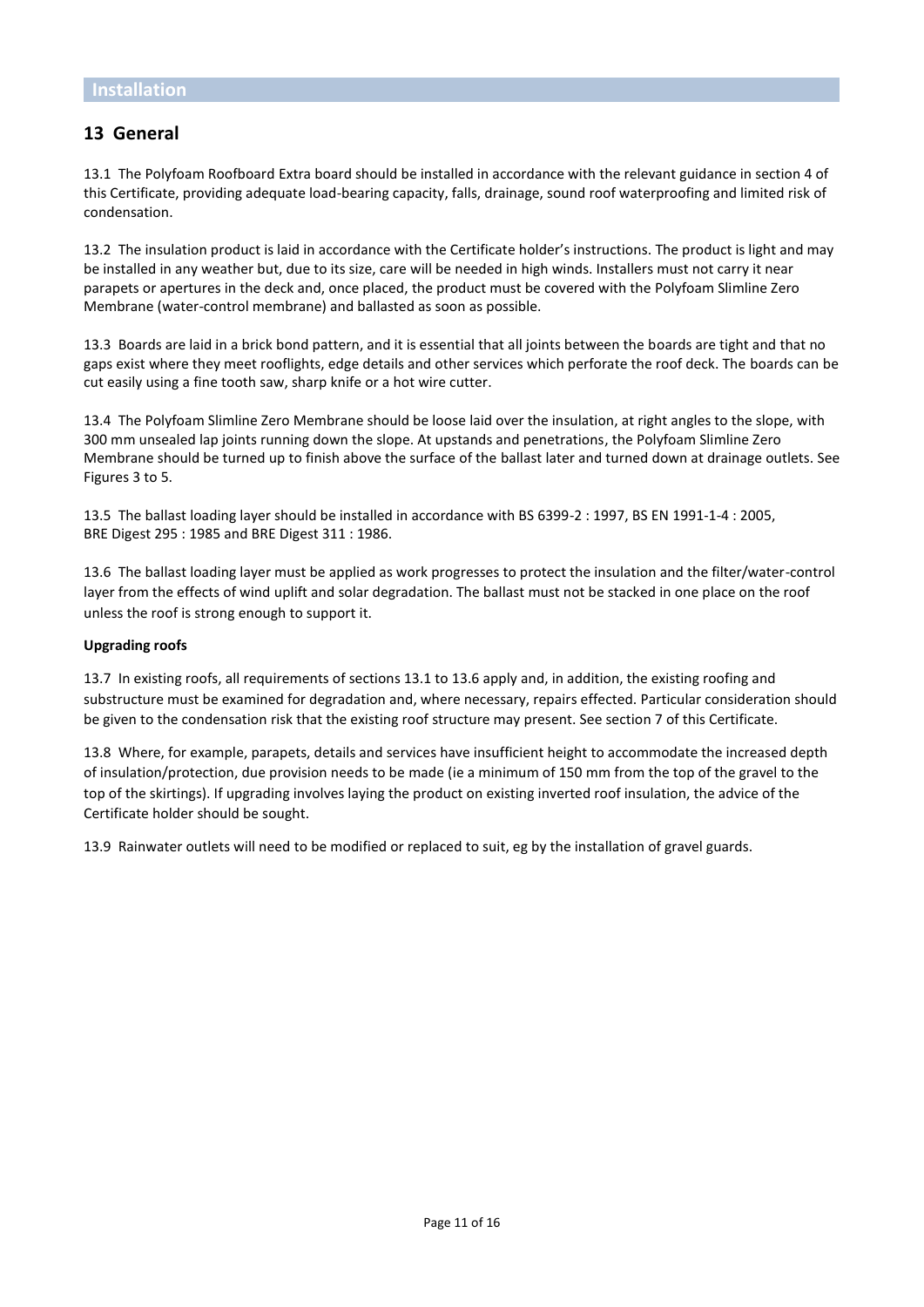

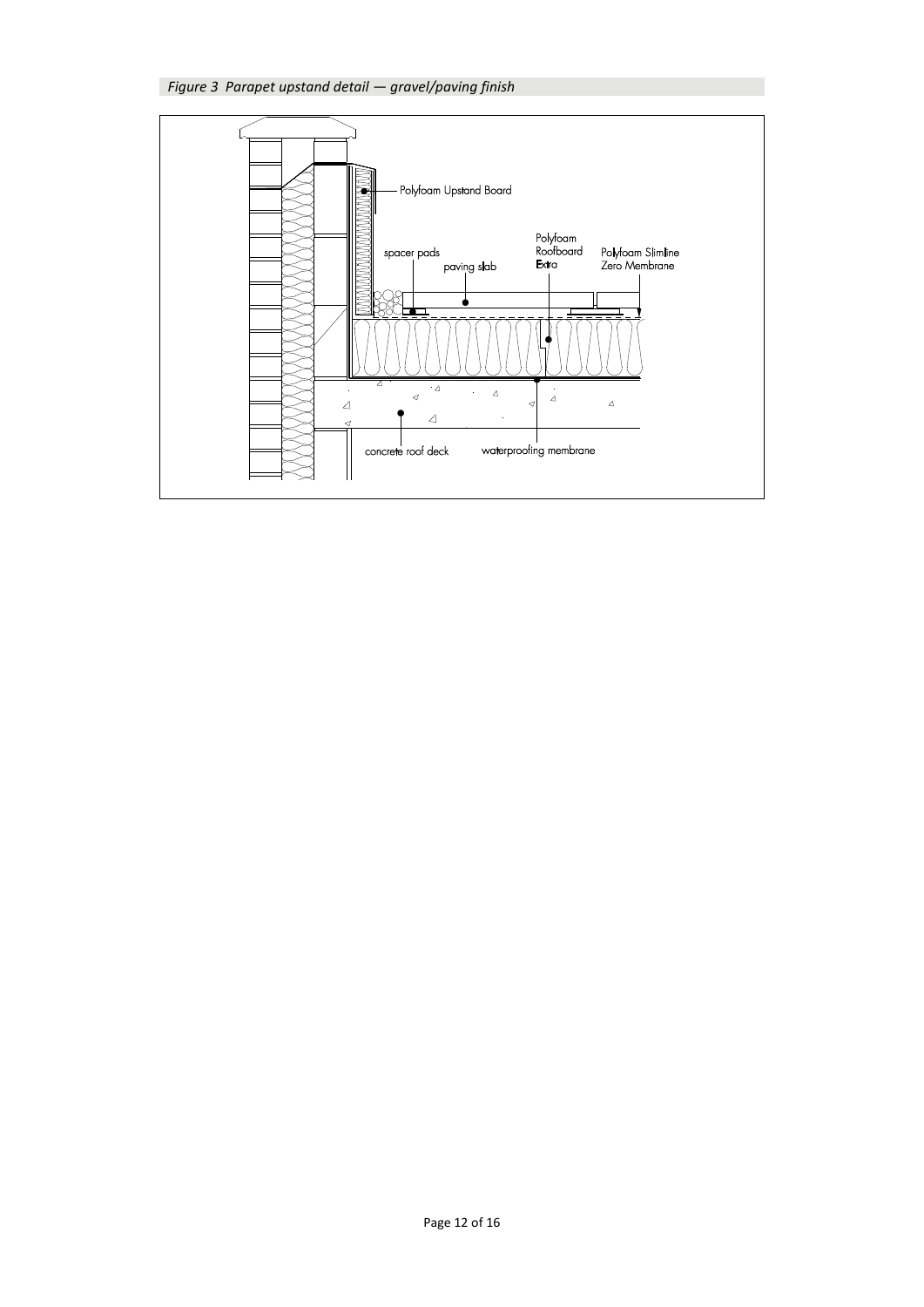*Figure 4 Water outlet detail — gravel finish*





# **14 Procedure**

#### **Gravel ballast finish**

14.1 In order to prevent flotation, wind uplift and UV degradation, the system must be covered with gravel ballast as the work proceeds, to a minimum thickness of 50 mm.

14.2 It is essential that the ballast is carefully placed directly over the Polyfoam Slimline Zero Membrane (laid with 300 mm unsealed lap joints), and that complete depth and cover is achieved over the entire surface of the system.

14.3 Gravel must not contain excessive fines, in order to prevent clogging of gullies and outlets and to discourage organic growth.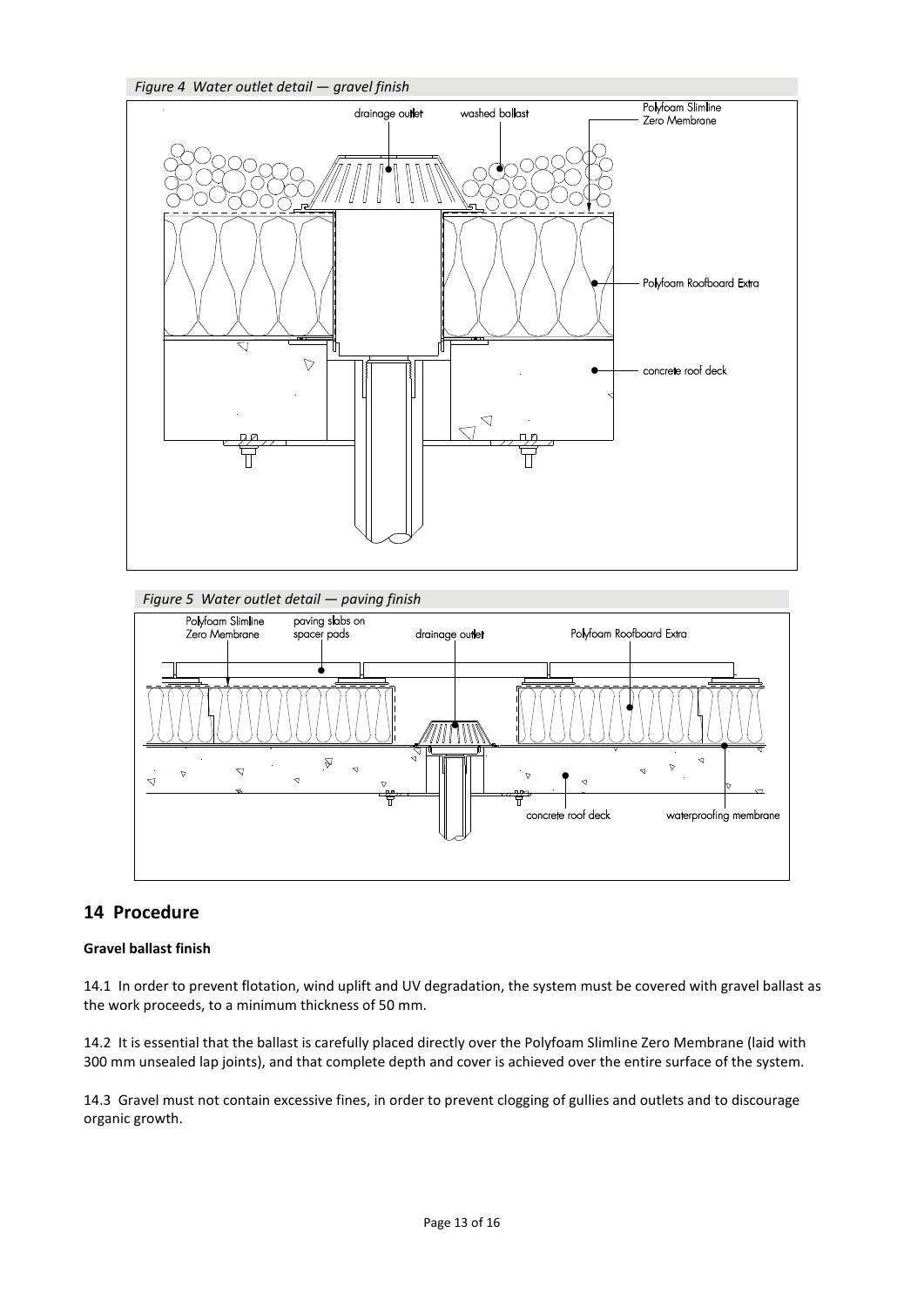#### **Paving slabs finish**

14.4 Cast stone or mineral slab paving of at least 40 mm thickness must meet the requirements of sections 7.3 and 9 of this Certificate. Paving slabs can be laid either fully supported, or supported using proprietary spacer pads in accordance with the manufacturer's instructions.

14.5 The paving slab finish is laid directly over the Polyfoam Slimline Zero Membrane (laid with 300 mm unsealed lap joints).

#### **Technical Investigations**

## **15 Tests**

Results of tests were assessed to determine:

#### **XPS insulation**

- compressive strength
- compressive creep
- deformation under specified compressive load and temperature
- dimensional stability
- water vapour transmission
- water flow through an inverted roof
- long-term water absorption by diffusion
- resistance to freeze-thaw
- thermal conductivity
- bowing under a thermal gradient.

#### **Water-reducing layer**

- tensile strength
- resistance to static loading (point loading)
- resistance to water penetration
- hydrostatic head
- water vapour transmission.

## **16 Investigations**

16.1 A calculation was undertaken to confirm the declared and design thermal conductivity.

16.2 An assessment of the risk of interstitial condensation was made.

16.3 A series of U value calculations was carried out.

16.4 The manufacturing process and quality control procedures were evaluated and details obtained of the quality and composition of materials used.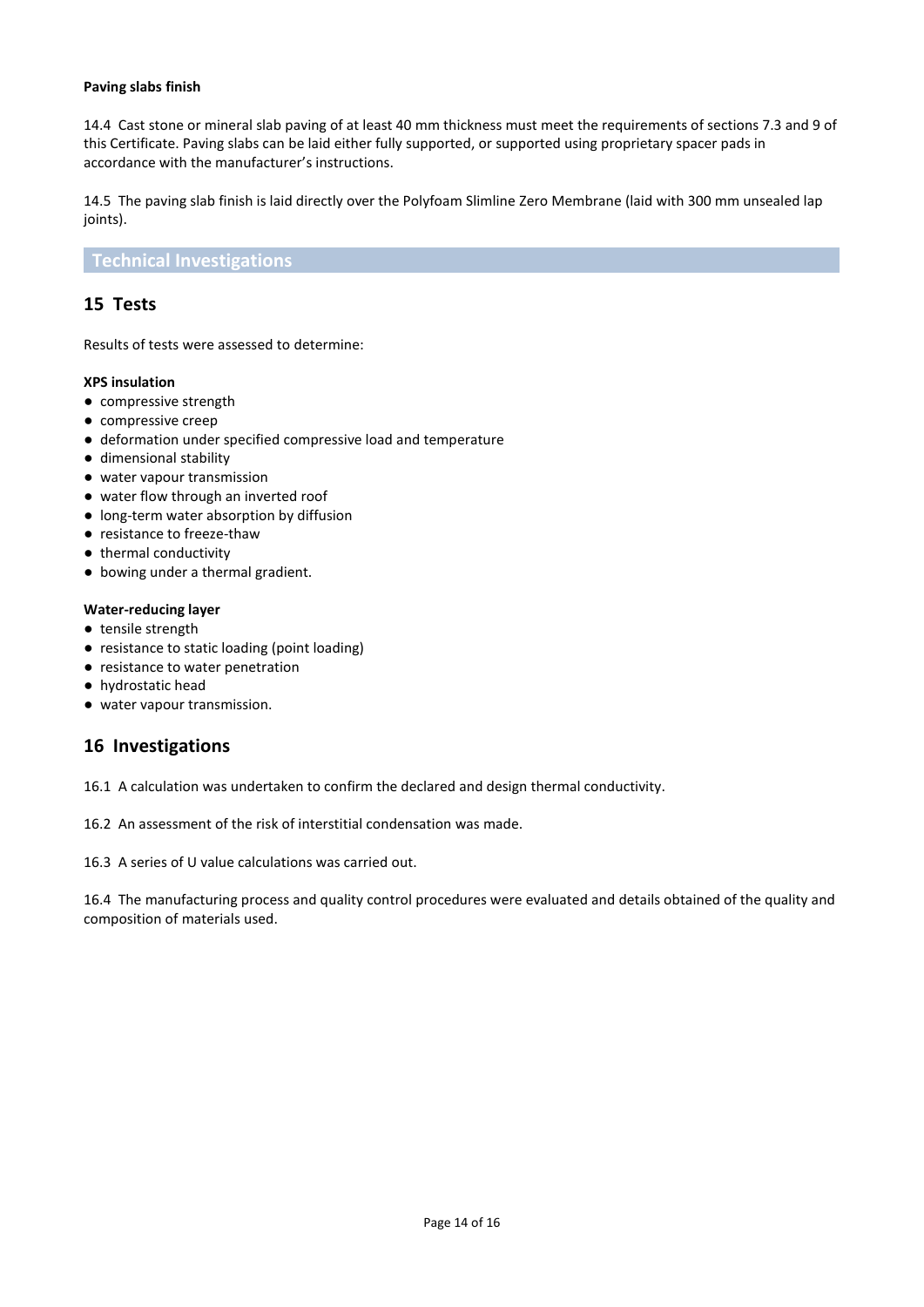#### **Bibliography**

BS 5250 : 2011 *Code of practice for control of condensation in buildings*

BS 6229 : 2003 *Flat roofs with continuously supported coverings — Code of practice*

BS 6399-2 : 1997 *Loading for buildings — Code of practice for wind loads*

BS 8217 : 2005 *Reinforced bitumen membranes for roofing Code of practice*

BS 8218 : 1998 *Code of practice for mastic asphalt roofing*

BS 8417 : 2011 *Preservation of wood — Code of practice*

BS 8747 : 2007 *Reinforced bitumen membranes (RBMs) for roofing — Guide to selection and specification*

BS EN 1991-1-2 : 2002 *Eurocode 2 : Design of concrete structures — General rules — Structural fire design* NA to BS EN 1991-1-2 : 2002 *UK National Annex to Eurocode 1 : Actions on structures — General actions — Actions on structures exposed to fire*

BS EN 1991-1-4 : 2005 + A1 : 2010 *Eurocode 1 — Actions on structures — General actions — Wind actions* NA to BS EN 1991-1-4 : 2005 + A1 : 2010 *UK National Annex to Eurocode 1 : Actions on structures — General actions — Wind actions*

BS EN 9001 : 2015 *Quality management systems — Requirements*

BS EN 14001 : 2015 *Environmental management systems — Requirements with guidance for use*

BS EN 12056-3 : 2000 *Gravity drainage systems inside buildings — Roof drainage, layout and calculation*

BS EN 13164 : 2012 *Thermal insulation products for buildings — Factory made extruded polystyrene foam (XPS) products*

BS EN 13501-1 : 2007 *Fire classification of construction products and building elements — Classification using test data from reaction to fire tests*

BS EN 15026 : 2007 *Hygrothermal performance of building components and building elements - Assessment of moisture transfer by numerical simulation*

BS EN ISO 6946 : 2007 *Building components and building elements — Thermal resistance and thermal transmittance — Calculation method*

BS EN ISO 10456 : 2007 *Building materials and products — Hygrothermal properties — Tabulated design values and procedures for determining declared and design thermal values*

BRE Digest 295 : 1985 *Stability under wind load of loose-laid external roof insulation boards*

BRE Digest 311 : 1986 *Wind scour of gravel ballast on roofs*

BRE Report (BR 443 : 2006) *Conventions for U-value calculations*

BRE Report (BR 262: 2002) *Thermal Insulation: avoiding risks*

LRWA Guidance Note No.7 : 2012 — *Specifier Guidance for Flat Roof Falls*